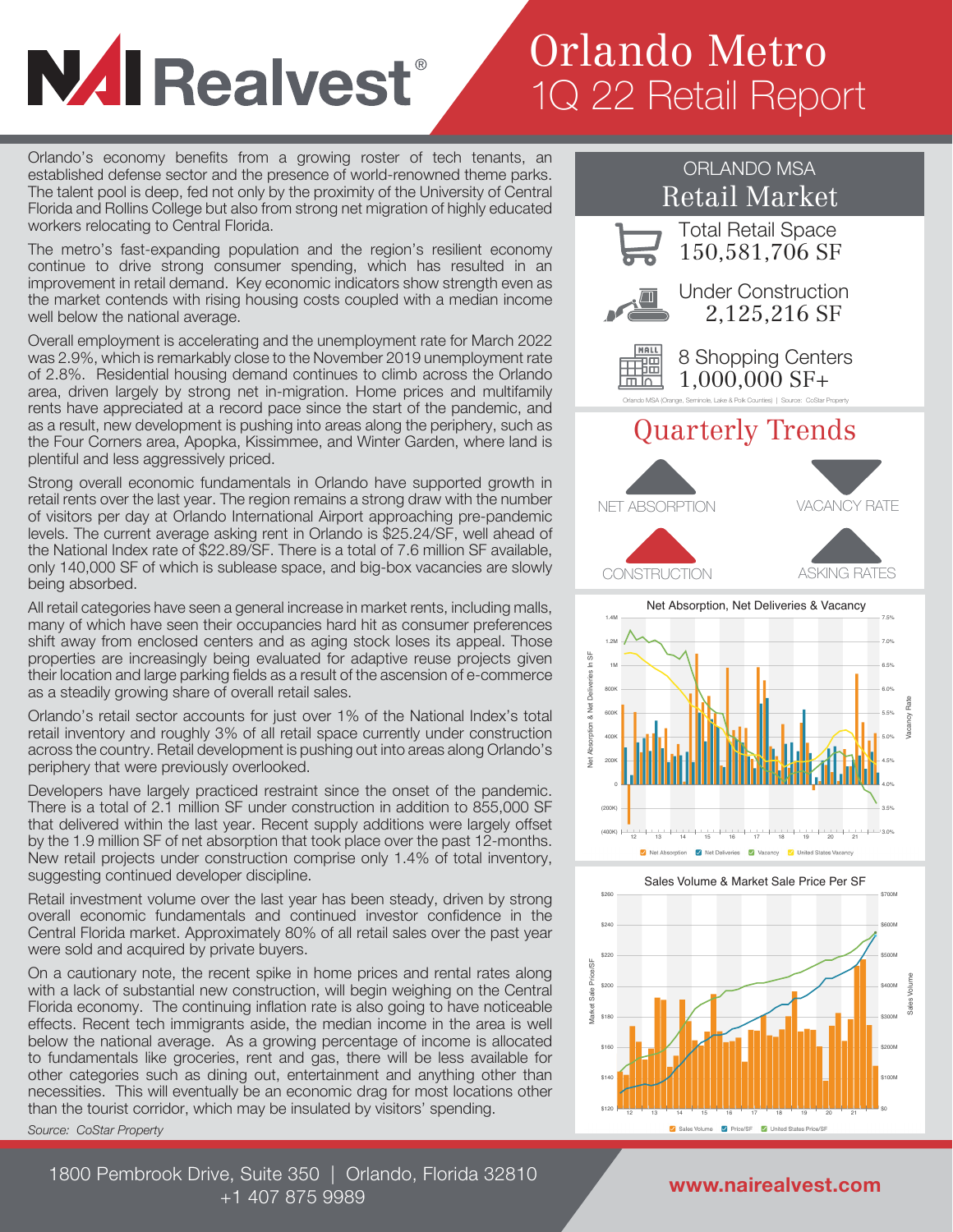# **NAI Realvest®**

### Orlando Metro 1Q 22 Retail Report

| Orlando MSA (Lake, Orange, Osceola & Seminole Counties) |        |                           |                           |         |                |                   |                 |         |  |  |  |  |
|---------------------------------------------------------|--------|---------------------------|---------------------------|---------|----------------|-------------------|-----------------|---------|--|--|--|--|
|                                                         |        | <b>Existing Inventory</b> | Vacancy                   |         | <b>YTD Net</b> | <b>YTD</b>        | Under           | Quoted  |  |  |  |  |
| Market                                                  | # Blds | <b>Total RBA</b>          | <b>Total Available SF</b> | Avail % | Absorption     | <b>Deliveries</b> | <b>Const SF</b> | Rates   |  |  |  |  |
| 436 Corridor                                            | 684    | 9,426,274                 | 532,069                   | 5.6%    | (3,673)        | (7, 757)          | 0               | \$21.90 |  |  |  |  |
| Altamonte/Douglas                                       | 406    | 5,564,840                 | 361,940                   | 6.4%    | 232,926        | 102,304           | 113,045         | \$26.11 |  |  |  |  |
| Apopka                                                  | 236    | 3,259,115                 | 66,692                    | 2.0%    | 69,091         | 8,900             | 7,000           | \$21.04 |  |  |  |  |
| Casselberry                                             | 467    | 7,224,199                 | 259,226                   | 3.6%    | 132.394        | 73,502            | 28,937          | \$23.16 |  |  |  |  |
| Downtown Orlando                                        | 250    | 2,557,169                 | 137,243                   | 5.4%    | (9,767)        | 0                 | 0               | \$32.18 |  |  |  |  |
| East Seminole Outlying                                  | 216    | 2,307,423                 | 104,464                   | 4.5%    | 77,827         | 34,014            | 8,829           | \$25.32 |  |  |  |  |
| Kissimmee                                               | 525    | 8,703,965                 | 245,023                   | 2.8%    | 106,120        | 24,552            | 7,500           | \$21.47 |  |  |  |  |
| Lake County                                             | 1,681  | 20,183,400                | 795,118                   | 3.9%    | 398,380        | 186,320           | 77,503          | \$20.51 |  |  |  |  |
| Lake Mary                                               | 235    | 3,509,616                 | 148,837                   | 4.2%    | 61,191         | 0                 | 0               | \$28.25 |  |  |  |  |
| Lee Road                                                | 142    | 1,489,260                 | 159,533                   | 10.7%   | (111, 887)     | 2,500             | 0               | \$18.77 |  |  |  |  |
| Longwood                                                | 189    | 1,914,669                 | 66,289                    | 3.5%    | 30,723         | $\Omega$          | 0               | \$18.54 |  |  |  |  |
| Maitland                                                | 63     | 993,253                   | 124,934                   | 12.6%   | (28, 497)      | 4,272             | 0               | \$26.17 |  |  |  |  |
| Maitland Center                                         | 191    | 2,679,915                 | 99,465                    | 3.5%    | 9,529          | 0                 | 173,662         | \$21.40 |  |  |  |  |
| <b>Metro West</b>                                       | 298    | 2,736,958                 | 65,424                    | 2.4%    | 8,748          | 0                 | 26,400          | \$25.52 |  |  |  |  |
| NW Orange Outlying                                      | 124    | 1,182,281                 | 71,301                    | 6.0%    | 120,766        | 90,387            | 0               | \$22.80 |  |  |  |  |
| Orlando Airport                                         | 102    | 1,519,093                 | 15,830                    | 0.8%    | 22,924         | 12,400            | 468,270         | \$29.15 |  |  |  |  |
| Orlando Central Park                                    | 464    | 9,975,508                 | 466,166                   | 4.7%    | 19,764         | 0                 | 24,781          | \$30.15 |  |  |  |  |
| Osceola Outlying                                        | 554    | 8,136,297                 | 248,251                   | 3.0%    | 82,623         | 55,419            | 116,812         | \$26.29 |  |  |  |  |
| Sanford                                                 | 454    | 5,392,945                 | 612,687                   | 11.4%   | (19, 511)      | 2,283             | $\Omega$        | \$25.72 |  |  |  |  |
| SE Orange Outlying                                      | 485    | 6,829,106                 | 354,099                   | 5.1%    | 228,015        | 167,349           | 115,788         | \$27.92 |  |  |  |  |
| South Orange                                            | 303    | 2,406,330                 | 118,624                   | 4.9%    | 99,157         | (6,533)           | $\mathbf 0$     | \$21.96 |  |  |  |  |
| St. Cloud                                               | 206    | 2,114,877                 | 35,177                    | 1.6%    | 25,030         | 7,733             | 20,000          | \$21.32 |  |  |  |  |
| SW Orange Outlying                                      | 185    | 3,766,597                 | 131,271                   | 3.3%    | 38,672         | 9,942             | 270,435         | \$34.49 |  |  |  |  |
| <b>Tourist Corridor</b>                                 | 605    | 13,442,924                | 719,129                   | 5.3%    | 191,589        | 90,340            | 251,339         | \$32.16 |  |  |  |  |
| University                                              | 61     | 661,786                   | 124,850                   | 18.9%   | (4,631)        | $\Omega$          | 0               | \$31.52 |  |  |  |  |
| University Research                                     | 54     | 633,995                   | 39,244                    | 6.2%    | (6, 429)       | (9,261)           | 3,000           | \$28.89 |  |  |  |  |
| W Seminole Outlying                                     | 89     | 1,348,833                 | 45,695                    | 3.4%    | 79,940         | 0                 | 0               | \$19.42 |  |  |  |  |
| <b>West Colonial</b>                                    | 914    | 12,352,650                | 1,135,751                 | 8.9%    | 30,408         | 7,921             | 392,915         | \$21.28 |  |  |  |  |
| <b>West University</b>                                  | 250    | 4,737,145                 | 136,185                   | 2.9%    | 4,680          | 0                 | 19,000          | \$27.11 |  |  |  |  |
| <b>Winter Park</b>                                      | 414    | 3,531,283                 | 180,947                   | 5.1%    | 87,459         | (1,600)           | 0               | \$33.91 |  |  |  |  |
| <b>Totals</b>                                           | 10,847 | 150,581,706               | 7,601,464                 | 5.0%    | 1,973,561      | 854,987           | 2,125,216       | \$25.24 |  |  |  |  |

| Brevard, Polk & Volusia Counties (Adjacent) |        |                           |                           |         |                |                   |          |         |  |  |  |  |
|---------------------------------------------|--------|---------------------------|---------------------------|---------|----------------|-------------------|----------|---------|--|--|--|--|
| <b>Market</b>                               |        | <b>Existing Inventory</b> | Vacancy                   |         | <b>YTD Net</b> | <b>YTD</b>        | Under    | Quoted  |  |  |  |  |
|                                             | # Blds | <b>Total GLA</b>          | <b>Total Available SF</b> | Avail % | Absorption     | <b>Deliveries</b> | Const SF | Rates   |  |  |  |  |
| <b>Brevard County</b>                       | 2.994  | 34,910,666                | 2.188.075                 | 6.2%    | 216,316        | (85, 365)         | 456.975  | \$16.47 |  |  |  |  |
| Polk County                                 | 2.876  | 31,873,748                | 1,468,602                 | 4.6%    | 555.054        | 339.416           | 157.600  | \$16.85 |  |  |  |  |
| <b>Volusia County</b>                       | 3.961  | 40.133.241                | 2.414.836                 | 6.0%    | 485.031        | 129.780           | 133.577  | \$17.23 |  |  |  |  |

| <b>United States</b> |                           |                  |                           |         |                |                   |                 |         |
|----------------------|---------------------------|------------------|---------------------------|---------|----------------|-------------------|-----------------|---------|
| <b>Market</b>        | <b>Existing Inventory</b> |                  | Vacancy                   |         | <b>YTD Net</b> | <b>YTD</b>        | Under           | Quoted  |
|                      | # Blds                    | <b>Total RBA</b> | <b>Total Available SF</b> | Vac $%$ | Absorption     | <b>Deliveries</b> | <b>Const SF</b> | Rates   |
| Entire US            | .056.662                  | 11.783.487.163   | 638,343,370               | 5.4%    | 93,942,832     | 19.562.709        | 53,420,456      | \$22.89 |

| Period  | Asset<br>Value | <b>Vacancy</b><br>Rate | <b>Availability</b><br>Rate | <b>Market</b><br><b>Rent/SF</b> | <b>Annual Rentl</b><br>Growth | Inventory<br><b>SF</b> | <b>Under</b><br>Constr SF | <b>Under</b><br>Constr % | 12 Month Net<br><b>Absorption SF</b> | <b>Market</b><br><b>Price/SF</b> | <b>Sales</b><br>Volume |
|---------|----------------|------------------------|-----------------------------|---------------------------------|-------------------------------|------------------------|---------------------------|--------------------------|--------------------------------------|----------------------------------|------------------------|
| 2022 1q | \$34.6 B       | 3.8%                   | 5.0%                        | \$25.24                         | 7.2%                          | 150.6 M                | 2.1 M                     | 1.4%                     | 2.0 M                                | \$268                            | \$274.0 M              |
| 2021 4q | \$33.6B        | 3.9%                   | 5.4%                        | \$24.57                         | 5.0%                          | 150.3 M                | .8 <sub>M</sub>           | .2%                      | 1.9 M                                | \$255                            | \$486.9 M              |
| 2021 3q | \$32.7 B       | 4.2%                   | 5.6%                        | \$24.07                         | 4.0%                          | 150.2 M                | .7 M                      | .2%                      | 1.4 M                                | \$290                            | \$466.2 M              |
| 2021 2g | \$32.2 B       | 4.6%                   | 6.0%                        | \$23.75                         | 2.8%                          | 149.9 M                | 1.8 M                     | $.2\%$                   | 0.6 <sub>M</sub>                     | \$248                            | \$289.6 M              |